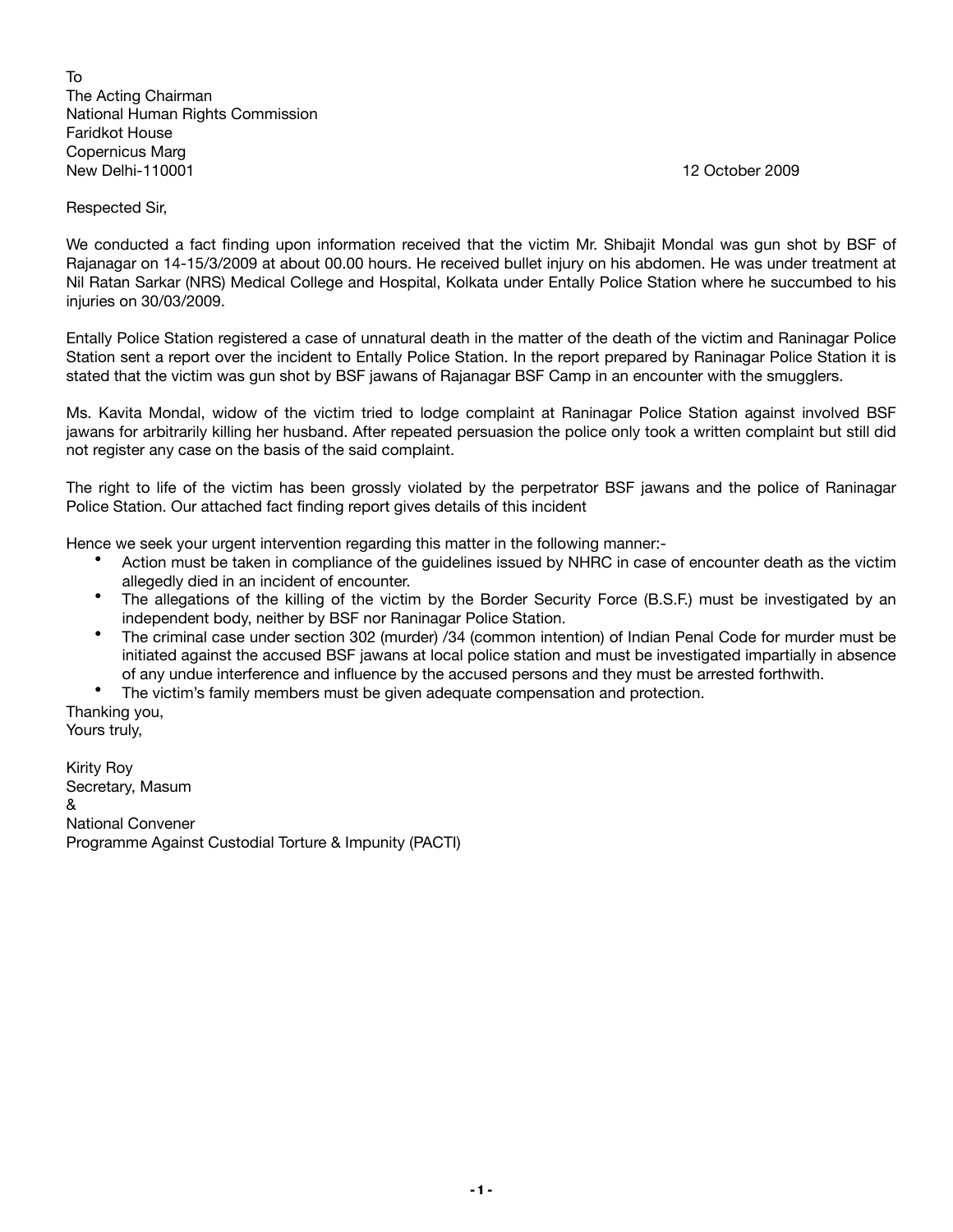**Name of the victim**: Shibajit Mondal (deceased), son of Mr. Durga Charan Mondal, aged about-28 years, by faith-Hindu, by Caste-Schedule Caste, address village-Char Rajanagar, Post Office: Char Rajanagar, Police Station: Raninagar, District: Murshidabad, West Bengal, India.

**Name of the perpetrators**: (1) The involved BSF jawans of Rajanagar BSF Camp, 90 Battalion, BSF; (2) The Officer-in-Charge of Raninagar Police Station, District - Murshidabad.

**Place of Incident**: At Dadur Ghat at Rajanagar, Raninagar Police Station, District - Murshidabad.

**Date and time of incident**: On 14-15/03/2009 at about 00.00 hours.

## **Case Details**:

It is revealed during our fact finding effort that the victim's family lost most of their land due to erosion of river Padma. They were enlisted in Below Poverty Line (BPL) list.

On 14/03/2009 at midnight the victim Mr. Shibajit Mondal reportedly with some of his companions was involved in smuggling cattle through Dadur Ghat at Rajanagar, under Raninagar Police Station. In the mean time four BSF jawans of Rajanagar BSF Camp reached there and reportedly without giving any warning they fired on them. The victim was hit by one bullet on his abdomen and he instantly fell down on the ground. Immediately his companions hired a car (Maruti van) and took him to Raninagar Police station for lodging information. But the on-duty police officer instead of lodging any information over the incident advised them to take the victim to a hospital for immediate treatment and they took him to Behrampore New General Hospital, Murshidabad. But as his condition was continuously deteriorating, he was referred to 'Nil Ratan Sarkar Medical College and Hospital' (NRS Medical College & Hospital) at Kolkata for better treatment on 15/03/2009. The said hospital falls under the jurisdiction of Entally Police Station, Kolkata.

On 30/03/2009 he died at 'Nil Ratan Sarkar Medical College and Hospital' (NRS Medical College Hospital). The police of Entally Police station started a case of unnatural death upon the death of the victim vide-Entally Police Station AS no. 7060 dated 30/03/2009. On 02/04/2009 the post mortem examination of the victim was done at the morgue of Nil Ratan Sarkar Medical College and Hospital' (NRS Medical College & Hospital) at Kolkata vide PM no.645 dated 02/04/2009 and the body of the victim was handed over to his family members.

On 1.4.2009 the Officer-in-Charge of Entally Police Station called for a report from Raninagar Police Station on the matter of the victim. Accordingly Mr. Purnendu Bikash Chakraborty, Police Officer of Raninagar Police Station prepared a report and sent the same to Entally Police Station.

In gist the said report stated that the victim received bullet injury fired by BSF on 14-15/3/2009 at about 00.00 hours while an encounter took place between the smugglers and the involved BSF jawans of Rajanagar BSF Camp. The report also stated that no case has been recorded over this incident. Mr. Purnendu Bikash Chakraborty, Police Officer of Raninagar Police Station further claimed in the said report that the report was prepared on a local inquiry in presence of local people and the relatives of the victim. So surprisingly the version of the BSF of Rajanagar BSF Camp over the incident is absent in the report.

After a long persuasion by the family members of the victim, Raninagar Police Station only took a written complaint from them on 15/5.2009 but still did not register any case against the involved BSF jawans of Rajanagar BSF Camp. The police verbally told the family members of the victim that Entally Police Station, Kolkata would do the needful.

At present victim's family members of the victim are leading a miserable life. Ms. Kavita Mondal, widow of the victim told our fact finding team that they spent a total of Rs.62, 000/-(Sixty two thousand) for his treatment and they had to keep their land under mortgage to collect the money.